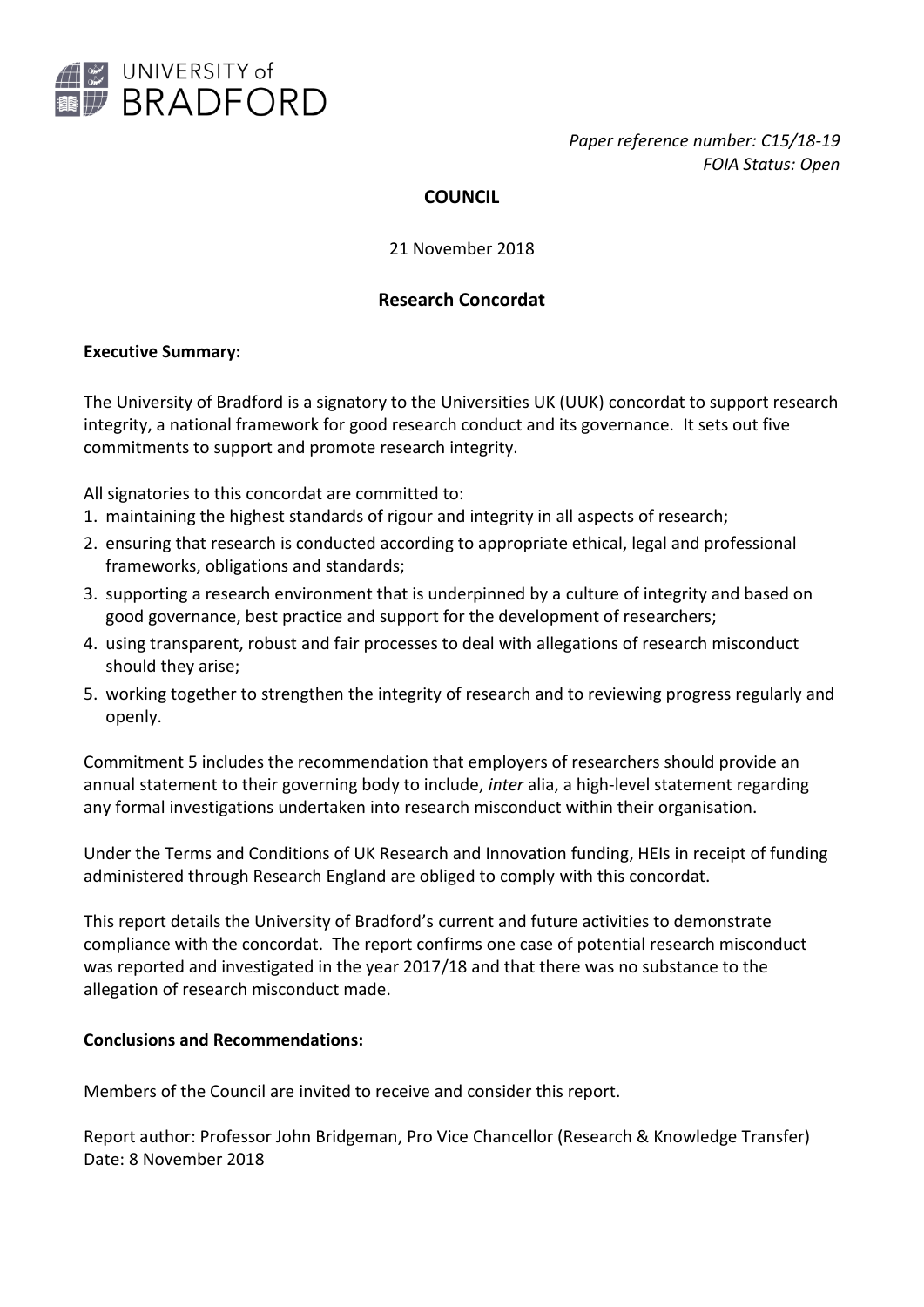## **Research Concordat**

### **Introduction**

- 1 The University of Bradford is a signatory to Universities UK (UUK) concordat to support research integrity. This provides a national framework for good research conduct and its governance; it gives researchers and their employers responsibilities within existing regulatory mechanisms, and aims to strengthen research integrity, whilst recognising that mistakes and honest errors can be made.
- 2 All signatories to the concordat are committed to the continuous development of a culture that supports and nurtures research integrity, and mechanisms that provide assurances and ensures appropriate investigation and actions are undertaken when things go wrong. The concordat also asserts that signatories must be able to account for their efforts openly and transparently.
- 3 The concordat is currently under review. A consultation exercise is anticipated to start by the end of the calendar year, and a new version issued in 2019.

### **University's commitments as a signatory to the Concordat**

4 The concordat contains five commitments to support and promote research integrity. These are quoted below and further details can be found at [http://www.universitiesuk.ac.uk/policy](http://www.universitiesuk.ac.uk/policy-and-analysis/reports/Documents/2012/the-concordat-to-support-research-integrity.pdf)[and-analysis/reports/Documents/2012/the-concordat-to-support-research-integrity.pdf:](http://www.universitiesuk.ac.uk/policy-and-analysis/reports/Documents/2012/the-concordat-to-support-research-integrity.pdf)

Commitment 1: We are committed to maintaining the highest standards of rigour and integrity in all aspects of research;

Commitment 2: We are committed to ensuring that research is conducted according to appropriate ethical, legal and professional frameworks, obligations and standards;

Commitment 3: We are committed to supporting a research environment that is underpinned by a culture of integrity and based on good governance, best practice and support for the development of researchers;

Commitment 4: We are committed to using transparent, robust and fair processes to deal with allegations of research misconduct should they arise;

Commitment 5: We are committed to working together to strengthen the integrity of research and to reviewing progress regularly and openly.

- 5 Within commitment 5, the concordat recommends that employers of researchers should present a short annual statement to their own governing body that:
	- summarises actions and activities undertaken to support and strengthen understanding and application of research integrity issues, e.g. training or process reviews;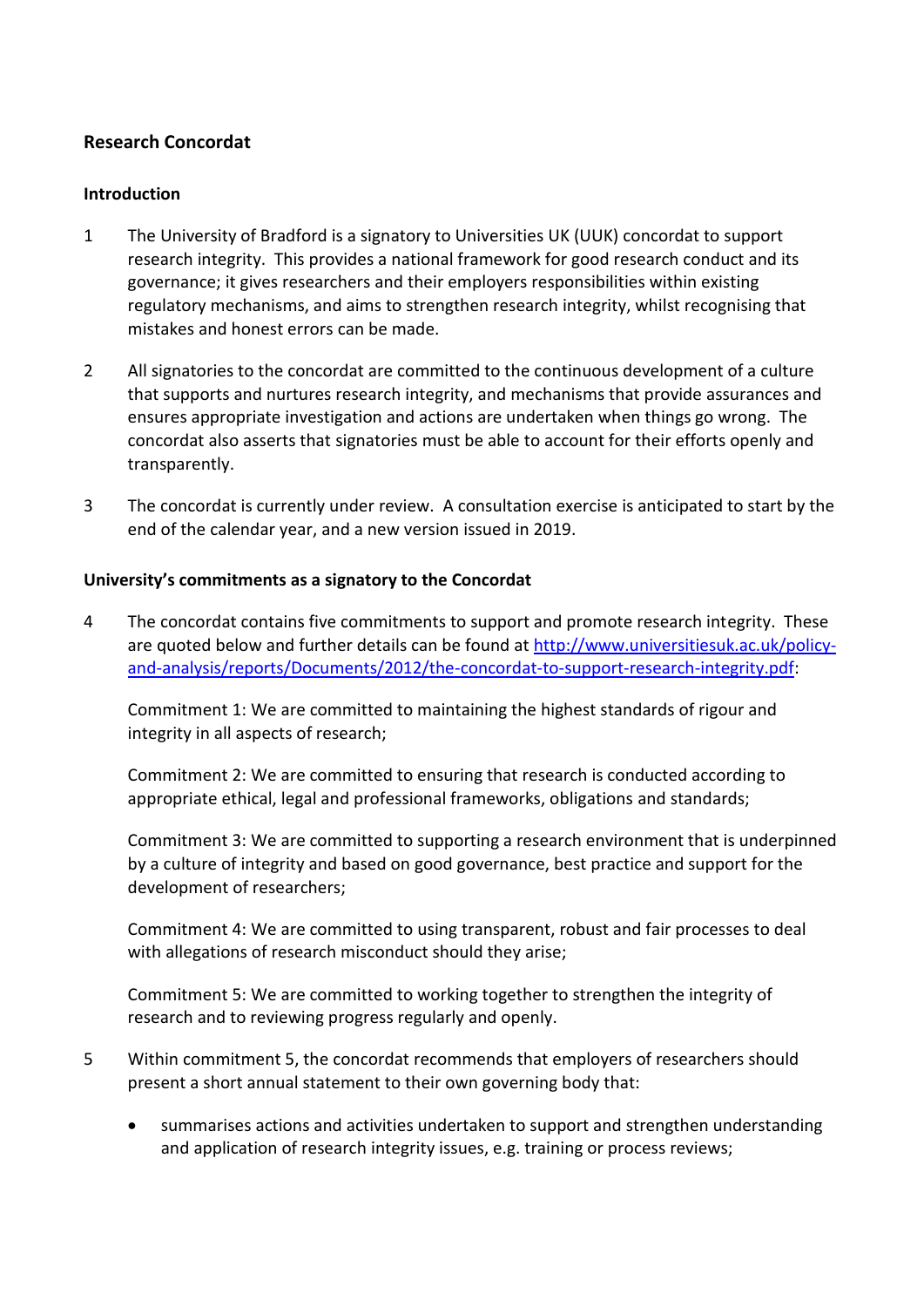- gives assurances that their processes for dealing with allegations of misconduct are transparent, robust and fair, and that they continue to be appropriate to the organisation's needs;
- provides a high-level statement of any formal investigations undertaken into research misconduct.
- 6 Whilst the concordat recommends the publication of this report, The House of Commons Science & Technology Committee 2018 report on Research Integrity<sup>1</sup> was clear in its expectation of this as a feature of compliance.
- 7 Under the Terms and Conditions of UK Research and Innovation funding, HEIs in receipt of funding administered through Research England are obliged to comply with this concordat, particularly its recommendations for internal processes and guidance, and for staff training. Each HEI must confirm that it complies with the concordat in its annual assurance to the Office for Students (OfS).

### **University of Bradford's current activities to demonstrate compliance with the Concordat**

- 8 The University of Bradford commits to its responsibilities outlined in the concordat in the following ways:
	- The University supports and strengthens researchers' understanding and application of research integrity issues addressing commitments 1, 2 & 3 through the following training programme:
		- i. Staff and student training:

-

- 1. Training for Ethics Panel and Committee Members (annually; available to staff);
- 2. Research Ethics Approval Process (twice-yearly, available to staff and students);
- 3. NHS Integrated Research Approval System (IRAS) e-learning module (duration is approximately 1 hour; available to staff and students);
- 4. Health Research Authority (HRA) Learning Management System eLearning modules (free for everyone to access);
- 5. Ethical Approval Processes for Research (annually, available to FHS and FLS (Pharmacy research group) staff, and all students);

<sup>1</sup> https://www.parliament.uk/business/committees/committees-a-z/commons-select/science-and-technology-committee/inquiries/parliament-2017/research-integrity-17-19/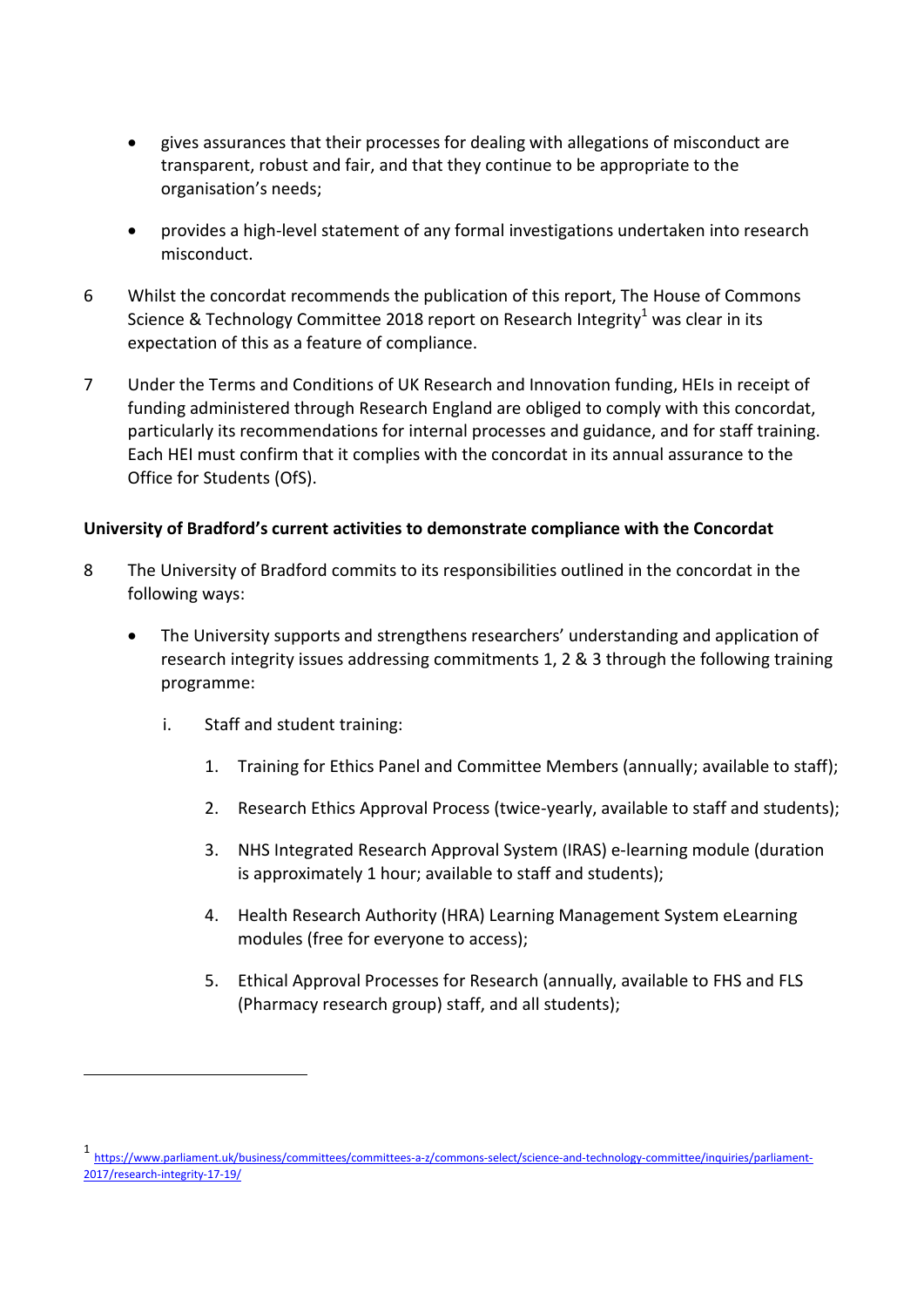- 6. HRA, IRAS and Q&A session (annually, in partnership with colleagues at West Yorkshire Research & Development; available to staff and students);
- 7. Regular HRA update meetings between RaIS staff and colleagues at West Yorkshire Research & Development, disseminated to all panel members via circulation of HRA update sheets from these meetings.
- 8. Plagiarism awareness and understanding.
- ii. Research student ethics training within the PGR Framework:
	- 1. Ethical Approval Forms Peer-to-peer Review and Support;
	- 2. Ethical Research for Doctoral Students;
	- 3. Ethics in Digital Research;
	- 4. Ethics, Professionalism and Reflective Practice.
- iii. Guidance and documentation in the following areas:
	- 1. HRA Decision Tool for staff and students to ascertain whether their research needs IRAS approval;
	- 2. Public and Patient Involvement (PPI) in Research (for staff)
- The University's processes for dealing with allegations of misconduct are transparent, robust and fair, and they are reviewed at least every two years to ensure that they continue to be appropriate to the organisation's needs. Following the University's transition from Blackboard to Canvas, the research misconduct procedure will be made available via the Research and Innovation Services (RaIS) website. The policy's operation and application are also reviewed throughout the academic year.
- One case of potential research misconduct was reported and investigated in the academic year (2017/8). The investigation concluded that a genuine mistake had been made by the academic under investigation and that there was no substance to the allegation of research misconduct made. However, the investigation did identify an area of concern with regard to the academic staff member's actions and, as a result, recommended that the academic undergo a mentorship programme within their faculty.

#### **University of Bradford's future activities in compliance with the Concordat**

9 The University will further support and strengthen researchers' understanding and application of research integrity issues through new, online ethics training, delivered via PebblePad. This training is currently in test mode and a link will be added to the RaIS ethics training web pages once it is available for staff and students to access.